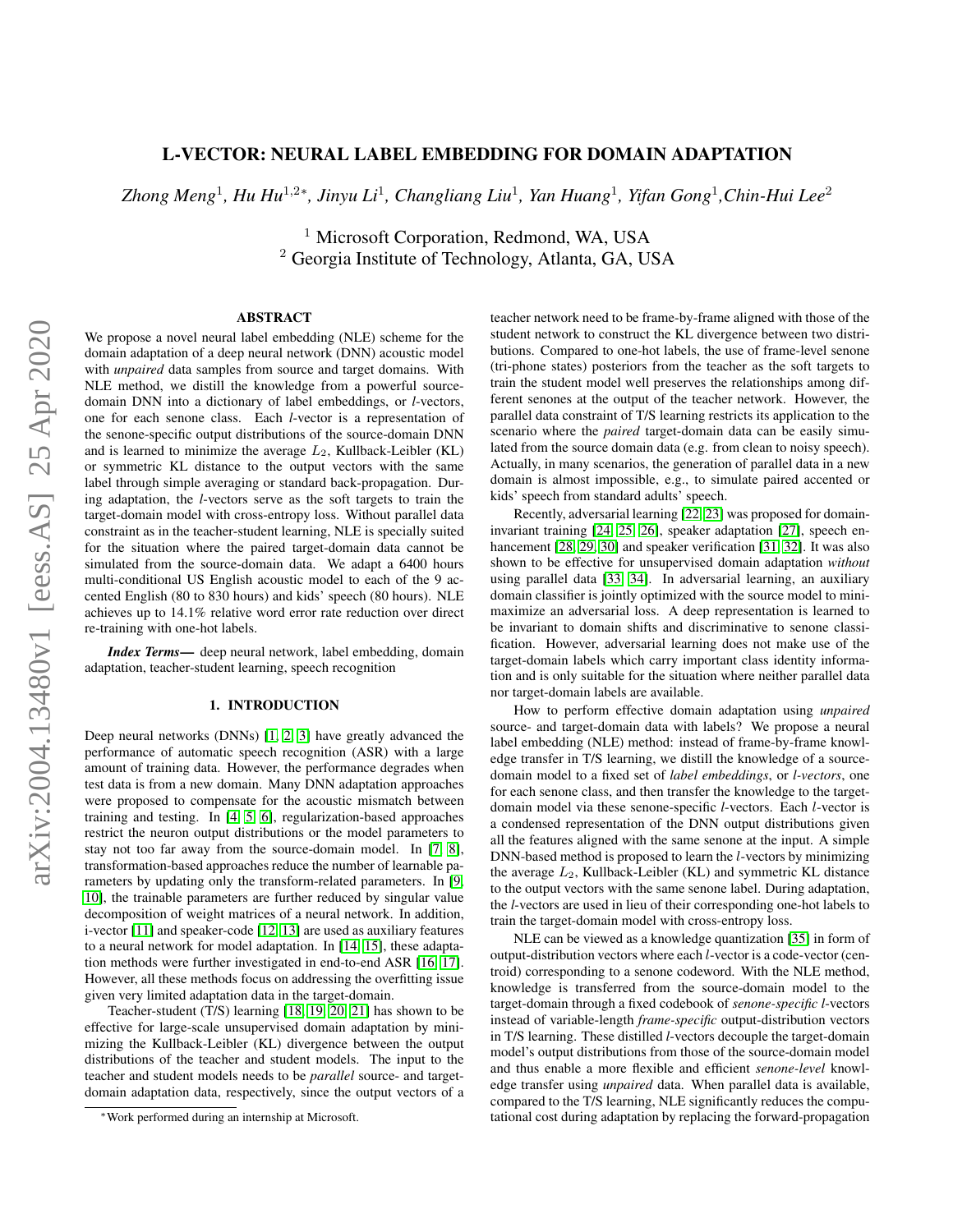of each source-domain frame through the source-domain model with a fast look-up in l-vector codebook. In the experiments, we adapt a multi-conditional acoustic model trained with 6400 hours of US English to each of the 9 different accented English (120 hours to 830 hours) and kids' speech (80 hours), the proposed NLE method achieves 5.4% to 14.1% and 6.0% relative word error rate (WER) reduction over one-hot label baseline on 9 accented English and kids' speech, respectively.

# 2. NEURAL LABEL EMBEDDING (NLE) FOR DOMAIN ADAPTATION

In this section, we present the NLE method for domain adaptation without using parallel data. Initially, we have a well-trained sourcedomain network  $M^S$  with parameters  $\theta^S$  predicting a set of senones  $\mathbb C$  and source-domain speech frames  $\mathbf{X}^{\vec{S}} = {\mathbf{x}_1^S, \dots, \mathbf{x}_{N_S}^S}$  with senone labels  $\mathbf{Y}^{S} = \{y_1^{S}, \ldots, y_{N_S}^{S}\}$ . We distill the knowledge of this powerful source-domain model into a dictionary of *l*-vectors, one for each senone label (class) predicted at the output layer. Each *l*-vector has the same dimentionality as the number of senone classes. Before training the target-domain model  $M<sup>T</sup>$  with parameters  $\theta<sup>T</sup>$ , we query the dictionary with the ground-truth one-hot senone labels  $\mathbf{Y}^T = \{y_1^T, \dots, y_{N_T}^T\}$  of the target-domain speech frames  $X^T = \{x_1^T, \dots, x_{N_T}^T\}$  to get their corresponding *l*-vectors. During adaptation, in place of the one-hot labels, the *l*-vectors are used as the soft targets to train the target-domain model. For NLE domain adaptation, the source-domain data  $\mathbf{X}^S$  does not have to be parallel to the target-domain speech frames  $X^T$ , i.e.,  $X^S$  and  $X^T$  do not have to be frame-by-frame synchronized and the number of frames  $N<sub>S</sub>$  does not have to be equal to  $N<sub>T</sub>$ .

The key step of the NLE method is to learn *l*-vectors from the source-domain model and data. As the carrier of knowledge transferred from the source-domain to the target-domain, the *l*-vector e<sup>c</sup> of a senone class  $c$  should be a representation of the output distributions (senone-posterior distributions) of the source-domain DNN given features aligned with senone  $c$  at the input, encoding the dependency between senone c and all the other senones  $\mathbb{C} \setminus c$ . A reasonable candidate is the *centroid* vector that minimizes the average distance to the output vectors generated from all the frames aligned with senone c. Therefore, we need to learn a dictionary of  $|C|$  lvectors corresponding to  $|C|$  senones in the complete set  $C$ , with each *l*-vector being  $|\mathbb{C}|$ -dimensional. To serve as the training target of the target-domain model, the *l*-vector  $e_c$  needs to be normalized such that its elements satisfy

$$
e_{c,i} > 0, \quad \sum_{i=1}^{|\mathbb{C}|} e_{c,i} = 1. \tag{1}
$$

# 2.1. NLE Based on  $L_2$  Distance Minimization (NLE-L2)

To compute the senone-specific centroid, the most intuitive solution is to minimize the average  $L_2$  distance between the centroid and all the output vectors with the same senone label, which is equivalent to calculating the arithmetic mean of the output vectors aligned with the senone. Let  $\mathbf{o}_n^S$  denote a  $|\mathbb{C}|$ -dimensional output vector of  $M^S$ given the input frame  $x_n^S$ .  $o_{n,i}^S$  equals to the posterior probability of senone *i* given  $\mathbf{x}_n^S$ , i.e.,  $o_{n,i}^S = P(i|\mathbf{x}_n^S; \theta^S), i \in \mathbb{C}$ . For senone *c*, the *l*-vector  $e_c$  based on  $L_2$  distance minimization is computed as

$$
\hat{\mathbf{e}}_c = \frac{1}{N_{S,c}} \sum_{n=1}^{N_S} \mathbf{o}_n^S \mathbb{1}[\mathbf{x}_n^S \in \text{senone } c], \ \ c \in \mathbb{C}, \tag{2}
$$

where  $N_{S,c}$  is the number of source-domain frames aligned with senone *c* and  $N_S = \sum_{c \in \mathbb{C}} N_{S,c}$ . The *l*-vectors under NLE-L2 are automatically normalized since each posterior vector  $\mathbf{o}_n^S$  in the mean computation satisfy Eq. [\(1\)](#page-1-0).

### <span id="page-1-2"></span>2.2. NLE Based on KL Distance Minimization (NLE-KL)

KL divergence is an effective metric to measure the distance between two distributions. In NLE framework, the *l*-vector  $e_c$  can be learned as a centroid with a minimum average KL distance to the output vectors of senone c. Many methods have been proposed to iteratively compute the centroid of KL distance [\[36,](#page-4-35) [37,](#page-4-36) [38\]](#page-4-37).



<span id="page-1-1"></span>Fig. 1. The diagram of learning neural label embeddings (l-vectors) through KL or SKL minimization. Only modules with red dotted lines are updated.

In this paper, we propose a simple DNN-based solution to compute this KL-based centroid. As shown in Fig. [1,](#page-1-1) we have an initial  $|\mathbb{C}| \times |\mathbb{C}|$  embedding matrix **E** consisting of all the *l*-vectors, i.e.,  $\mathbf{E} = [\mathbf{e}_1, \dots, \mathbf{e}_{|\mathbb{C}|}]^\top$ . For each source-domain sample, we look up the senone label  $y_n^S$  in **E** to get its *l*-vector  $\mathbf{e}_{y_n^S}$  and forwardpropagate  $\mathbf{x}_n^S$  through  $M^S$  to obtain the output vector  $\mathbf{o}_n^S$ . The KL distance between  $\mathbf{o}_n^S$  and its corresponding centroid *l*-vector  $\mathbf{e}_{y_n^S}$  is

$$
\mathcal{KL}(\mathbf{e}_{y_n^S}||\mathbf{o}_n^S) = \sum_{i=1}^{|C|} e_{y_n^S,i} \log \frac{e_{y_n^S,i}}{o_{n,i}^S}.
$$
 (3)

<span id="page-1-0"></span>We sum up all the KL distances and get the KL distance loss below

<span id="page-1-4"></span>
$$
\mathcal{L}_{\text{NLE-KL}}(\mathbf{E}) = \frac{1}{N_S} \sum_{n=1}^{N_S} \mathcal{KL}(\mathbf{e}_{y_n^S} || \mathbf{o}_n^S).
$$
 (4)

To ensure each l-vector is normalized to satisfy Eq. [\(1\)](#page-1-0), we perform a softmax operation over a logit vector  $\mathbf{z}_c \in \mathbb{R}^{|\mathbb{C}|}$  to obtain  $\mathbf{e}_c$  below

$$
e_{c,i} = \frac{\exp(z_{c,i})}{\sum_{j=1}^{|\mathbb{C}|} \exp(z_{c,j})}, \quad c \in \mathbb{C}.
$$
 (5)

<span id="page-1-3"></span>For fast convergence,  $z_c$  is initialized with the arithmetic mean of the pre-softmax logit vectors of the source-domain network aligned with senone  $c$ . The embedding matrix  $\bf{E}$  is trained to minimize  $\mathcal{L}_{NLE-KL}(\mathbf{E})$  by updating  $\mathbf{z}_1, \ldots, \mathbf{z}_{|\mathbb{C}|}$  through standard back-propagation while the parameters  $\theta^S$  of  $M^S$  are fixed.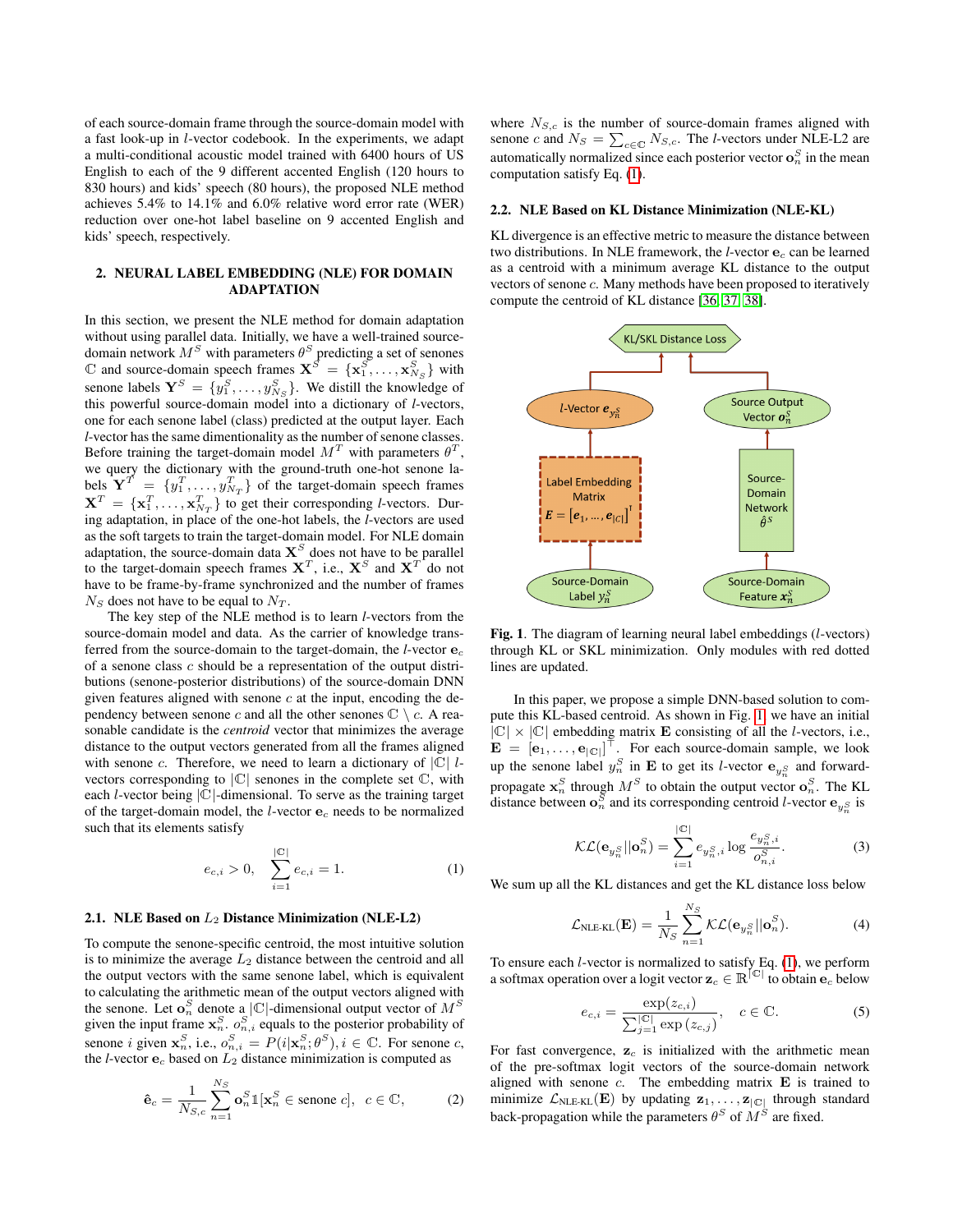# <span id="page-2-4"></span>2.3. NLE Based on Symmetric KL Distance Minimization (NLE-SKL)

One shortcoming of KL distance is that it is asymmetric: the minimization of  $\mathcal{KL}(\mathbf{e}_{y_n^S}||\mathbf{o}_n^S)$  does not guarantee  $\mathcal{KL}(\mathbf{o}_n^S||\mathbf{e}_{y_n^S})$  is also minimized. SKL compensates for this by adding up the two KL terms together and is thus a more robust distance metric for clustering. Therefore, for each senone, we learn a centroid l-vector with a minimum average SKL distance to the output vectors of  $M^S$  aligned with that senone by following the same DNN-based method in Section [2.2](#page-1-2) except for replacing the KL distance loss with an SKL one.

The SKL distance between an *l*-vector  $\mathbf{e}_{y_n^S}$  and an output vector  $\mathbf{o}_n$  is defined as

$$
\mathcal{SKL}(\mathbf{e}_{y_n^S}||\mathbf{o}_n^S) = \sum_{i=1}^{|\mathbb{C}|} \left( e_{y_n^S,i} - o_{n,i}^S \right) \log \frac{e_{y_n^S,i}}{o_{n,i}^S},\tag{6}
$$

and the SKL distance loss is computed by summing up all pairs of SKL distances between output vectors and their centroids as follows

$$
\mathcal{L}_{\text{NLE-SKL}}(\mathbf{E}) = \frac{1}{N_S} \sum_{n=1}^{N_S} \mathcal{SKL}(\mathbf{e}_{y_n^S} || \mathbf{o}_n^S).
$$
 (7)

#### <span id="page-2-5"></span>2.4. Train Target-Domain Model with NLE

As the condensed knowledge distilled from a large amount of sourcedomain data, the l-vectors serve at the soft targets for training the target-domain model  $M<sup>T</sup>$ . As shown in Fig. [2,](#page-2-0) we look up target-



<span id="page-2-0"></span>Fig. 2. Train target-domain model using label embeddings (lvectors). Only modules with red dotted lines are updated.

domain label  $y_n^T$  in the optimized label embedding matrix  $\mathbf{\hat{E}}$  for its  $l$ vector  $\mathbf{\hat{e}}_{y_n^T}$  and forward-propagate  $\mathbf{x}_n^T$  through  $\vec{M}^T$  to get the output vector  $\mathbf{o}_n^T$ . We construct a cross-entropy loss using *l*-vectors  $\hat{\mathbf{e}}_{y_n}^T$  as the soft targets below

$$
\mathcal{L}_{CE}(\theta^T) = \frac{1}{N_T} \sum_{n=1}^{N_T} \sum_{i=1}^{|\mathbb{C}|} \hat{e}_{y_n^T, i} \log o_{n,i}^T,
$$
 (8)

where  $o_{n,i}^T = P(i|\mathbf{x}_n^T, \theta^T), i \in \mathbb{C}$  is the posterior of senone i given  $\mathbf{x}_n^T$ . We train  $M^T$  to minimize  $\mathcal{L}_{CE}(\theta^T)$  by updating only  $\theta^T$ . The optimized  $M^T$  with  $\hat{\theta}^T$  is used for decoding.

Compared with the traditional one-hot training targets that convey only class identities, the soft l-vectors transfer additional quantized knowledge that encodes the probabilistic relationships among different senone classes. Benefiting from this, the NLE-adapted acoustic model is expected to achieve higher ASR performance than using one-hot labels on target-domain test data. The steps of NLE for domain adaptation are summarized in Algorithm [1.](#page-2-1)

<span id="page-2-1"></span>Algorithm 1 Neural Label Embedding (NLE) for Domain Adaptation

**Input:** Source-domain model  $M^S$ , data  $\mathbf{X}^S$ , and labels  $\mathbf{Y}^S$ . Target-domain data  $X^T$  and labels  $Y^T$ .

- **Output:** Target-domain model  $M<sup>T</sup>$  with parameters  $\hat{\theta}^T$
- 1: Forward-propagate  $X^S$  through  $M^S$  to generate output vectors  $\mathbf{O}^S.$
- 2: Learn label embedding matrix  $E_{L_2}$  by computing *senone*specific arithmetic means of  $\mathbf{O}^S$  as in Eq. [\(2\)](#page-1-3).

3: repeat

- 4: Forward-propagate  $X^S$  through  $M^S$  to generate  $O^S$ .
- 5: Look up each  $y_n^S$  in  $\mathbf{E}_{\text{KL}}$  or  $\mathbf{E}_{\text{SKL}}$  for *l*-vector  $\mathbf{e}_{y_n^S}$ .
- <span id="page-2-2"></span>6: Compute and back-propagate the error signal of loss  $\mathcal{L}_{NLE-KL}$ in Eq. [\(4\)](#page-1-4) or  $\mathcal{L}_{NLE-SKL}$  in Eq. [\(7\)](#page-2-2) by updating  $\mathbf{E}_{KL}$  or  $\mathbf{E}_{SKL}$ , respectively.
- 7: until convergence
- 8: repeat
- 9: Forward-propagate  $X<sup>T</sup>$  through  $M<sup>T</sup>$  to generate output vectors  $\mathbf{O}^T$ .
- 10: Look up each  $y_n^T$  in  $\mathbf{\hat{E}}_{L_2}$ ,  $\mathbf{\hat{E}}_{KL}$  or  $\mathbf{\hat{E}}_{KL}$  for *l*-vector  $\mathbf{\hat{e}}_{y_n^T}$ .
- 11: Compute and back-propagate the error signal of loss  $\mathcal{L}_{CE}$  in Eq. [\(8\)](#page-2-3) by updating  $\theta^T$ .
- 12: until convergence

### 3. EXPERIMENTS

We perform two domain adaptation tasks where parallel sourceand target-domain data is not accessible through data simulation: 1) adapt a US English acoustic model to accented English from 9 areas of the world; 2) adapt the same acoustic model to kids' speech. In both tasks, the source-domain training data is 6400 hours of multi-conditional Microsoft US English production data, including Cortana, xBox and Conversation data. The data is collected from mostly adults from all over the US. It is a mixture of close-talk and far-field utterances from a variety of devices.

For the first task, the adaptation data consists of 9 different types of accented English A1-A9 in which A1, A2, A3, A8 are from Europe, A4, A5, A6 are from Asia, A7 is from Oceania, A9 is from North America. A7-A9 are native accents because they are from countries where most people use English as their first language. On the contrary, A1-A6 are non-native accents. Each English accent forms a specific target domain. For the second task, the adaptation data is 80 hours of US English speech collected from kids. The durations of different adaptation and test data are listed in Table [1.](#page-3-0) The training and adaptation data is transcribed. All data is anonymized with personally identifiable information removed.

# <span id="page-2-3"></span>3.1. Baseline System

We train a source-domain bi-directional long short-term memory (BLSTM)-hidden Markov model acoustic model [\[39,](#page-4-38) [40,](#page-4-39) [41\]](#page-4-40) with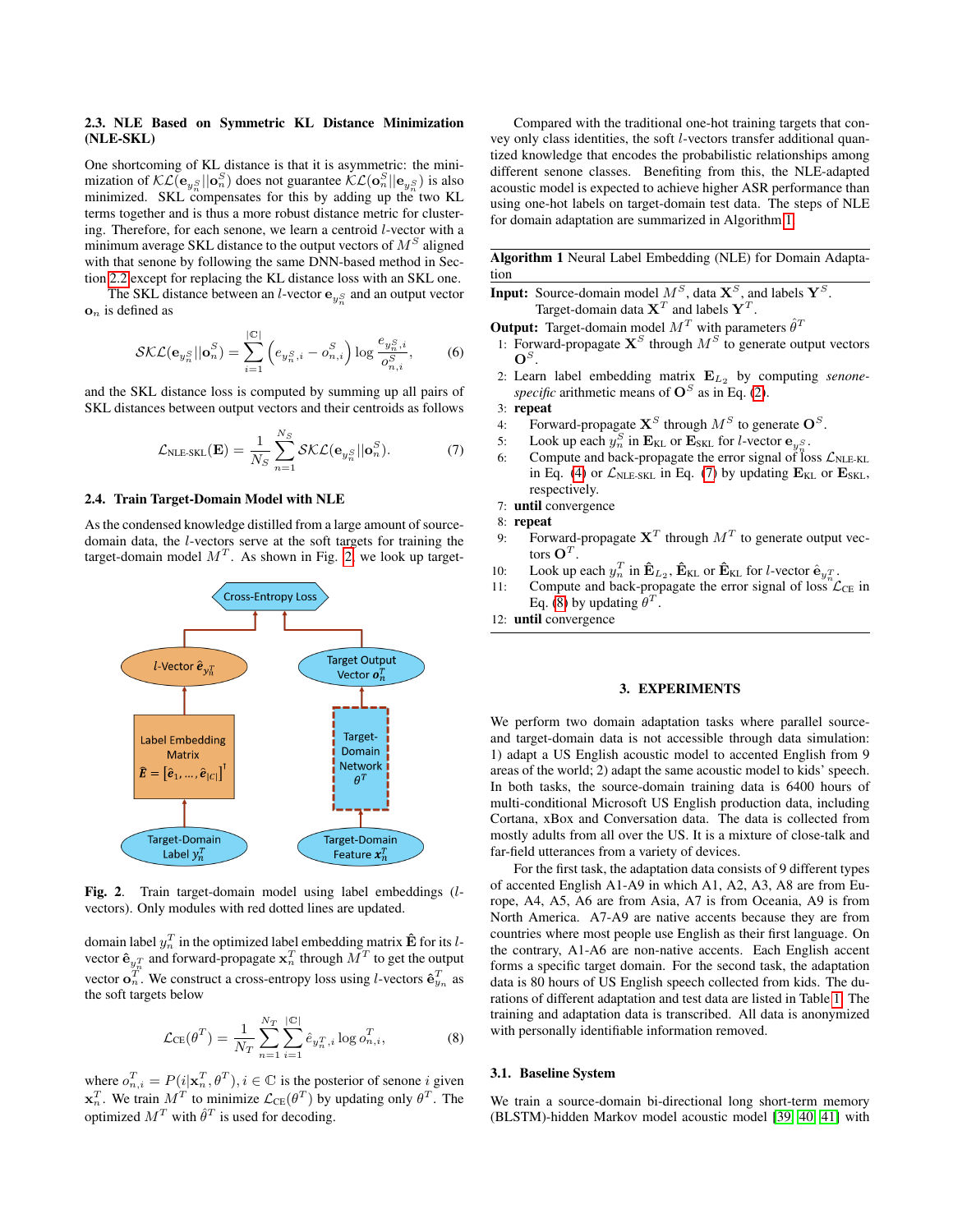| Task  | $\mathbf{A}$ | $\Delta$ | -<br>AJ | A4                       | $\mathbf{L}$ | Aб           | $\mathbf{r}$ | Ao  | $\mathbf{A}$  | T T<br>Kids |
|-------|--------------|----------|---------|--------------------------|--------------|--------------|--------------|-----|---------------|-------------|
| Adapt | 160          | 140      | 190     | 120                      | 150          | 830          | 250          | 330 | 150           | 80          |
| Test  | . .          |          | . .     | $\overline{\phantom{0}}$ | . .          | $\mathbf{r}$ | .            | . . | $\sim$<br>. . |             |

Adapt. Method A1  $\begin{array}{|c|c|c|c|c|c|c|c|c|} \hline \end{array}$  A2  $\begin{array}{|c|c|c|c|c|c|} \hline \end{array}$  A5  $\begin{array}{|c|c|c|c|c|} \hline \end{array}$  A6  $\begin{array}{|c|c|c|c|} \hline \end{array}$  A9  $\begin{array}{|c|c|c|c|} \hline \end{array}$  Kids Unadapted | 26.98 | 15.27 | 25.23 | 34.62 | 22.48 | 14.65 | 13.19 | 14.91 | 9.80 | 27.83 One-Hot 20.37 14.46 20.14 19.99 15.06 12.50 11.73 13.90 9.71 26.99 NLE-L2 18.39 12.91 18.54 18.39 14.14 12.04 10.54 12.55 9.48 25.93 NLE-KL 18.30 12.86 18.74 18.42 14.25 11.90 10.39 12.52 9.43 25.83 NLE-SKL 17.97 12.42 17.82 17.94 13.81 11.56 10.15 12.21 9.19 25.36

<span id="page-3-0"></span>Table 1. Durations (hours) of adaptation and test data for each of the 9 accented English (A1-A9) and kids' speech.

<span id="page-3-1"></span>Table 2. ASR WERs (%) of adapting a multi-conditional BLSTM acoustic model trained with 6400 hours US English to each of the 9 accented English and kids' speech with one-hot label and the proposed NLE methods.

6400 hours of training data. This teacher model has 6 hidden layers with 600 units in each layer. 80-dimensional log Mel filterbank features are extracted from training, adaptation and test data. The output layer has 9404 units representing 9404 senone labels. The BLSTM is trained to minimize the frame-level cross-entropy criterion. There is no frame stacking or skipping. A 5-gram LM is used for decoding with around 148M n-grams. Table [2](#page-3-1) (Row 1) shows the WERs of the multi-conditional BLSTM on different accents. This well-trained source-domain model is used as the initialization for all the subsequent re-training and adaptation experiments.

For accent adaptation, we train an accent-dependent BLSTM for each accented English using one-hot label with cross-entropy loss. Each accent-dependent model is trained with the speech of only one accent. As shown in Table [2,](#page-3-1) the one-hot re-training achieves 9.71% to 20.37% WERs on different accents. For kids adaptation, we train a kids-dependent BLSTM using kids' speech with one-hot labels. In Table [2,](#page-3-1) we see that one-hot re-training achieves 26.99% WER on kids test data. We use these results as the baseline.

Note that, in this work, we do not compare NLE with KLD adaptation [\[4\]](#page-4-3) since the effectiveness of KLD regularization reduces as the adaptation data increases and it is normally used when the adaptation data is very small (10 min or less).

### <span id="page-3-2"></span>3.2. NLE for Accent Adaptation

It is hard to simulate parallel accented speech from US English. We adapt the 6400 hours BLSTM acoustic model to 9 different English accents using NLE. We learn 9404-dimensional l-vectors using NLE-L2, NLE-KL, and NLE-SKL as described in Sections [2.2](#page-1-2) and [2.3](#page-2-4) with the source-domain data and acoustic model. These l-vectors are used as the soft targets to train the accent-dependent models with cross-entropy loss as in Section [2.4.](#page-2-5)

As shown in Table [2,](#page-3-1) NLE-L2, NLE-KL, and NLE-SKL achieve 9.48% to 18.54%, 9.43% to 18.74%, and 9.19% to 17.97% WERs, respectively, on different accents. NLE-SKL performs the best among the three NLE adaptation methods, with 11.8%, 14.1%, 11.5%, 10.3%, 8.3%, 7.5%, 13.5%, 12.2%, and 5.4% relative WER reductions over the one-hot label baseline on A1 to A9, respectively. NLE-SKL consistently outperforms NLE-L2 and NLE-KL on all the accents, with up to 4.0% and 4.9% relative WER reductions over NLE-L2 and NLE-KL, respectively. The relative reductions for native and non-native accents are similar except for A9. NLE-KL performs slightly better than NLE-L2 on 6 out of 9 accents, but slightly worse than NLE-L2 on the other 3. All the three NLE methods achieve much smaller relative WER reductions (about 5%) on

A9 than the other accents (about 10%). This is reasonable because North American English is much more similar to the source-domain US English than the other accents. The source-domain model is not adapted much to the accent of the target-domain speech.

# 3.3. NLE for Kid Adaptation

Parallel kids' speech cannot be obtained through data simulation either. We adapt the 6400 hours BLSTM acoustic model to the collected real kids' speech using NLE. We use the same l-vectors learned in Section [3.2](#page-3-2) as the soft targets to train the kid-dependent BLSTM acoustic model by minimizing the cross-entropy loss. As shown in Table [2,](#page-3-1) NLE-L2, NLE-KL, and NLE-SKL achieve 25.93%, 25.83%, and 25.36% WERs on kids' test set, respectively. NLE-SKL outperforms the other two NLE methods with a 6.0% relative WER reduction over the one-hot baseline. We find that NLE is more effective for accent adaptation than kids adaptation. One possible reason is that a portion of kids are at the age of teenagers whose speech is very similar to that of the adults' in the 6400 hours source-domain data. Note that all the kids speech is collected in US and no accent adaptation is involved.

# 4. CONCLUSION

We propose a novel neural label embedding method for domain adaptation. Each senone label is represented by an l-vector that minimizes the average  $L_2$ , KL or SKL distances to all the source-domain output vectors aligned with the same senone. l-vectors are learned through a simple average or a proposed DNN-based method. During adaptation, l-vectors serve as the soft targets to train the targetdomain model. Without parallel data constraint as in T/S learning, NLE is specially suited for the situation where paired target-domain data samples cannot be simulated from the source-domain ones. Given parallel data, NLE has significantly lower computational cost than T/S learning during adaptation since it replaces the DNN forward-propagation with a fast dictionary lookup.

We adapt a multi-conditional BLSTM acoustic model trained with 6400 hours US English to 9 different accented English and kids' speech. NLE achieves 5.4% to 14.1% and 6.0% relative WER reductions over one-hot label baseline. NLE-SKL consistently outperforms NLE-L2 and NLE-KL on all adaptation tasks by up to relatively 4.0% and 4.9%, respectively. As a simple arithmetic mean, NLE-L2 performs similar to NLE-KL with dramatically reduced computational cost for l-vector learning.